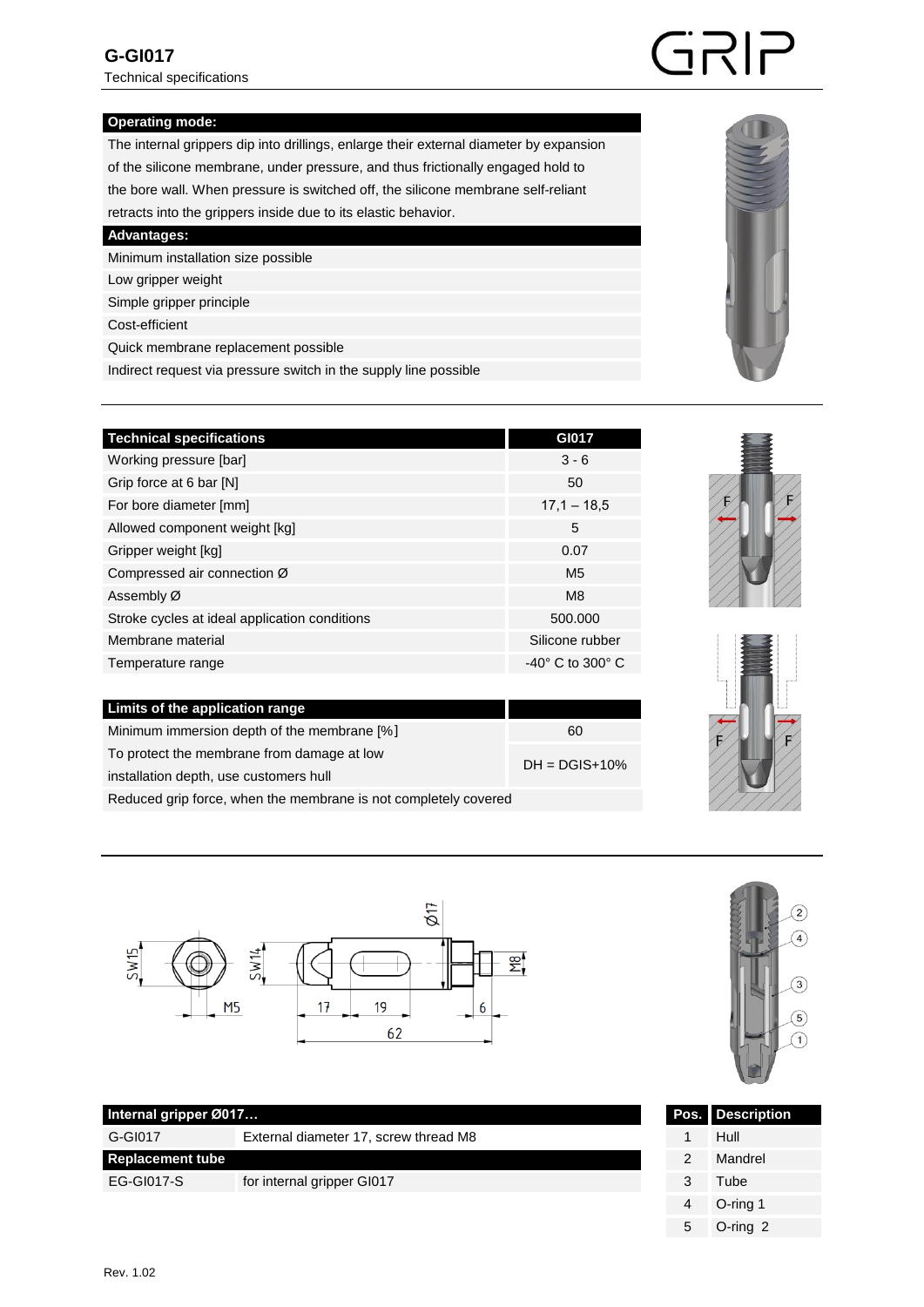Technical specifications

## **Operating mode:**

 The internal grippers dip into drillings, enlarge their external diameter by expansion of the silicone membrane, under pressure, and thus frictionally engaged hold to the bore wall. When pressure is switched off, the silicone membrane self-reliant retracts into the grippers inside due to its elastic behavior.

 **Advantages:**

Minimum installation size possible

Low gripper weight

Simple gripper principle

Cost-efficient

Quick membrane replacement possible

Indirect request via pressure switch in the supply line possible

| <b>Technical specifications</b>               | GI018                           |
|-----------------------------------------------|---------------------------------|
| Working pressure [bar]                        | $3 - 6$                         |
| Grip force at 6 bar [N]                       | 50                              |
| For bore diameter [mm]                        | $18,1 - 19,5$                   |
| Allowed component weight [kg]                 | 5                               |
| Gripper weight [kg]                           | 0.084                           |
| Compressed air connection Ø                   | M <sub>5</sub>                  |
| Assembly Ø                                    | M8                              |
| Stroke cycles at ideal application conditions | 500,000                         |
| Membrane material                             | Silicone rubber                 |
| Temperature range                             | $-40^\circ$ C to 300 $^\circ$ C |
|                                               |                                 |
| Limits of the application range               |                                 |

| Minimum immersion depth of the membrane [%]                     | 60              |  |
|-----------------------------------------------------------------|-----------------|--|
| To protect the membrane from damage at low                      |                 |  |
| installation depth, use customers hull                          | $DH = DGIS+10%$ |  |
| Reduced grip force, when the membrane is not completely covered |                 |  |







G-GI018 External diameter 18, screw thread M8

EG-GI018-S for internal gripper GI018



|   | <b>Pos.</b> Description |
|---|-------------------------|
|   | Hull                    |
| 2 | Mandrel                 |
| 3 | Tube                    |
| 4 | O-ring 1                |
| 5 | $O$ -ring $2$           |



GRIP

**SW16** 

**Internal gripper Ø018...** 

**Replacement tube**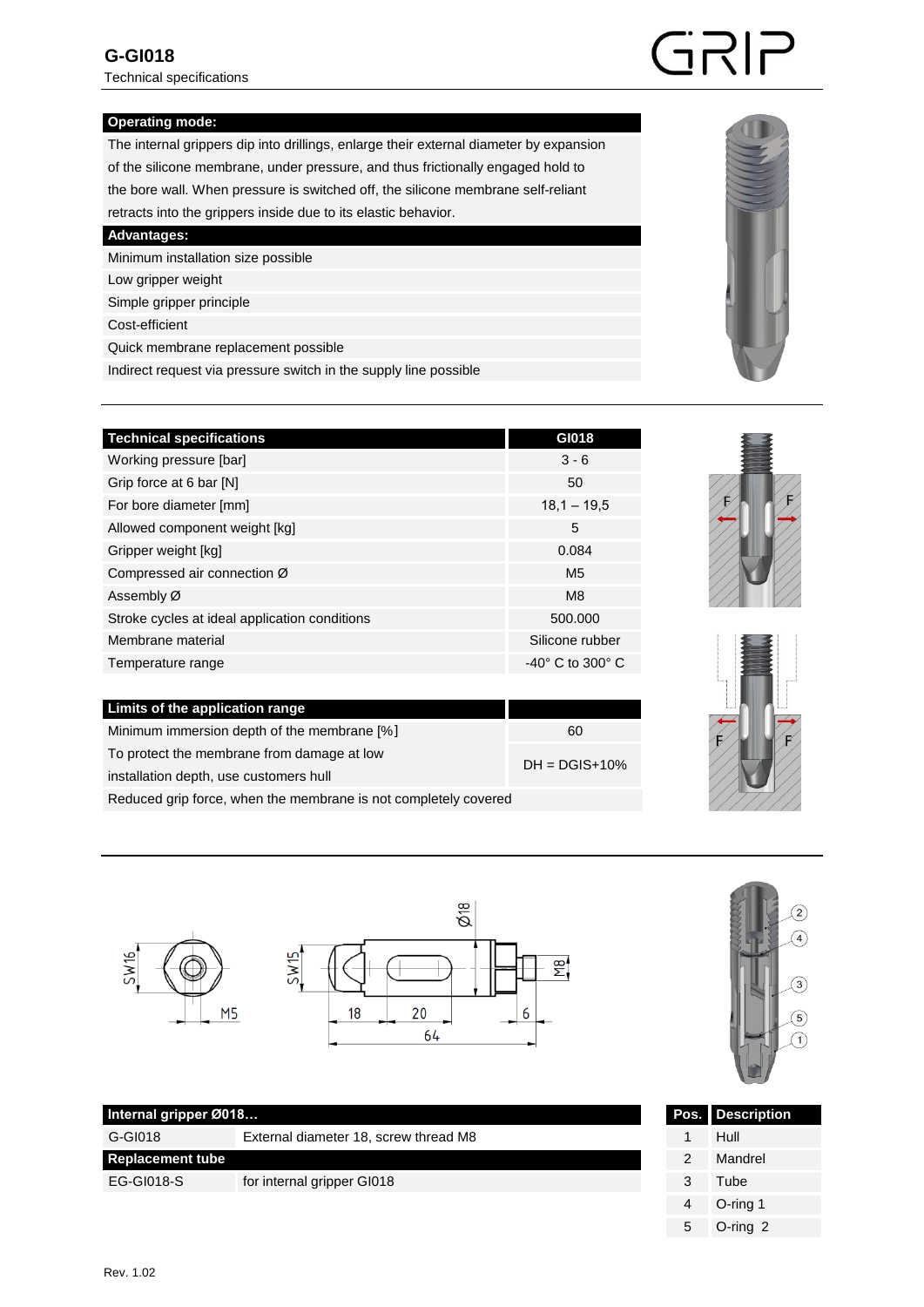Technical specifications

# SRP

### **Operating mode:**

 The internal grippers dip into drillings, enlarge their external diameter by expansion of the silicone membrane, under pressure, and thus frictionally engaged hold to the bore wall. When pressure is switched off, the silicone membrane self-reliant retracts into the grippers inside due to its elastic behavior.

 **Advantages:**

Minimum installation size possible

Low gripper weight

Simple gripper principle

Cost-efficient

Quick membrane replacement possible

Indirect request via pressure switch in the supply line possible

| <b>Technical specifications</b>               | GI019                           |
|-----------------------------------------------|---------------------------------|
| Working pressure [bar]                        | $3 - 6$                         |
| Grip force at 6 bar [N]                       | 60                              |
| For bore diameter [mm]                        | $19,1 - 21,0$                   |
| Allowed component weight [kg]                 | 6                               |
| Gripper weight [kg]                           | 0.102                           |
| Compressed air connection Ø                   | M <sub>5</sub>                  |
| Assembly Ø                                    | M <sub>8</sub>                  |
| Stroke cycles at ideal application conditions | 500,000                         |
| Membrane material                             | Silicone rubber                 |
| Temperature range                             | $-40^\circ$ C to 300 $^\circ$ C |
|                                               |                                 |
| Limits of the application range               |                                 |
| Minimum immersion depth of the membrane [%]   | 60                              |

| TO protoct the membrane non-damage at low                       | $DH = DGIS+10%$ |
|-----------------------------------------------------------------|-----------------|
| installation depth, use customers hull                          |                 |
| Reduced grip force, when the membrane is not completely covered |                 |

To protect the membrane from damage at low







G-GI019 External diameter 19, screw thread M8

for internal gripper GI019



| Pos.          | <b>Description</b> |
|---------------|--------------------|
|               | Hull               |
| $\mathcal{P}$ | Mandrel            |
| 3             | Tube               |
| 4             | O-ring 1           |
| 5             | O-ring 2           |

**Replacement tube** 

EG-GI019-S

**Internal gripper Ø019...**